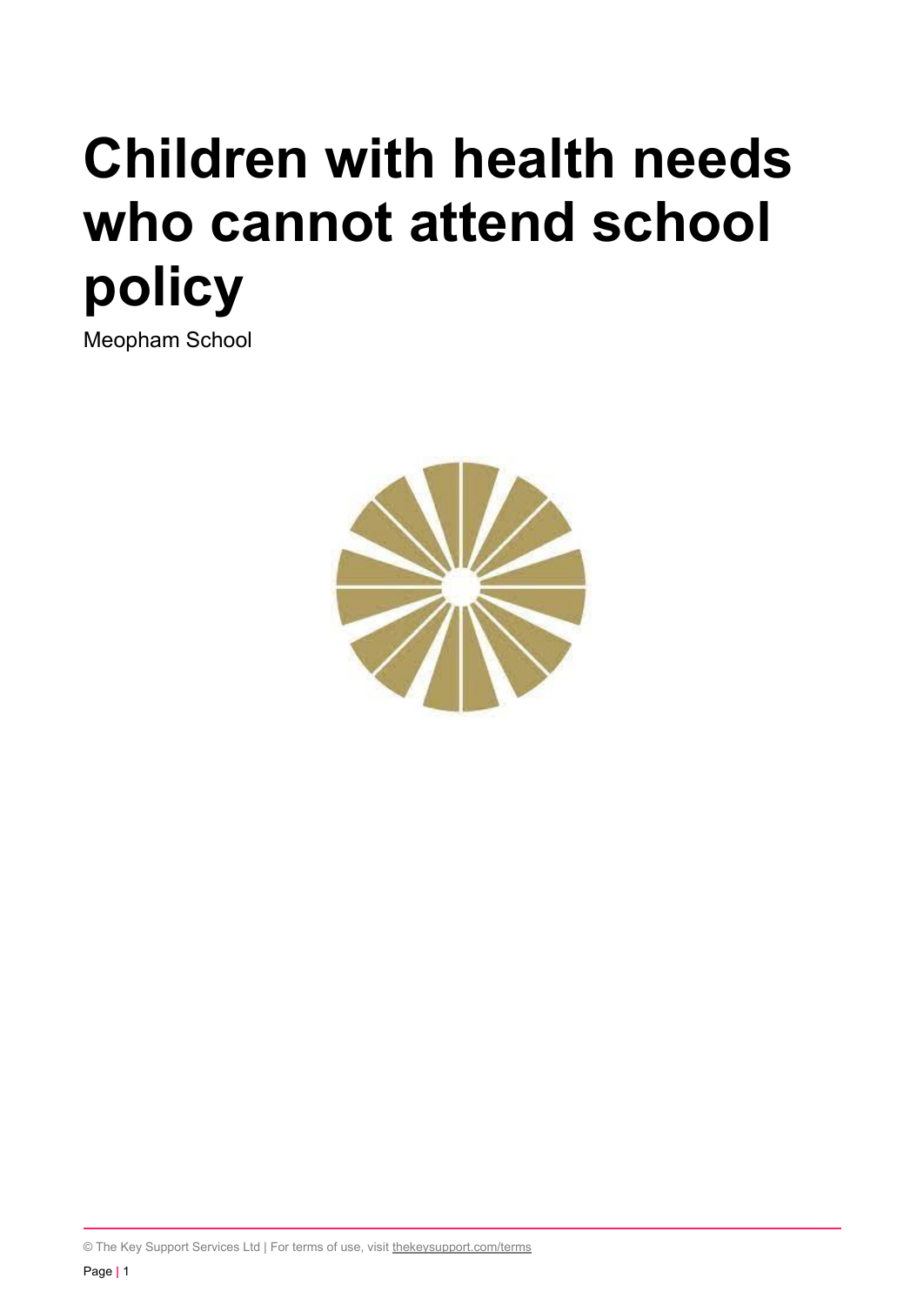**Approved by: Date:**

**Last reviewed on:**

**Next review due by:**

<sup>©</sup> The Key Support Services Ltd | [thekeysupport.com/terms](https://thekeysupport.com/terms-of-use)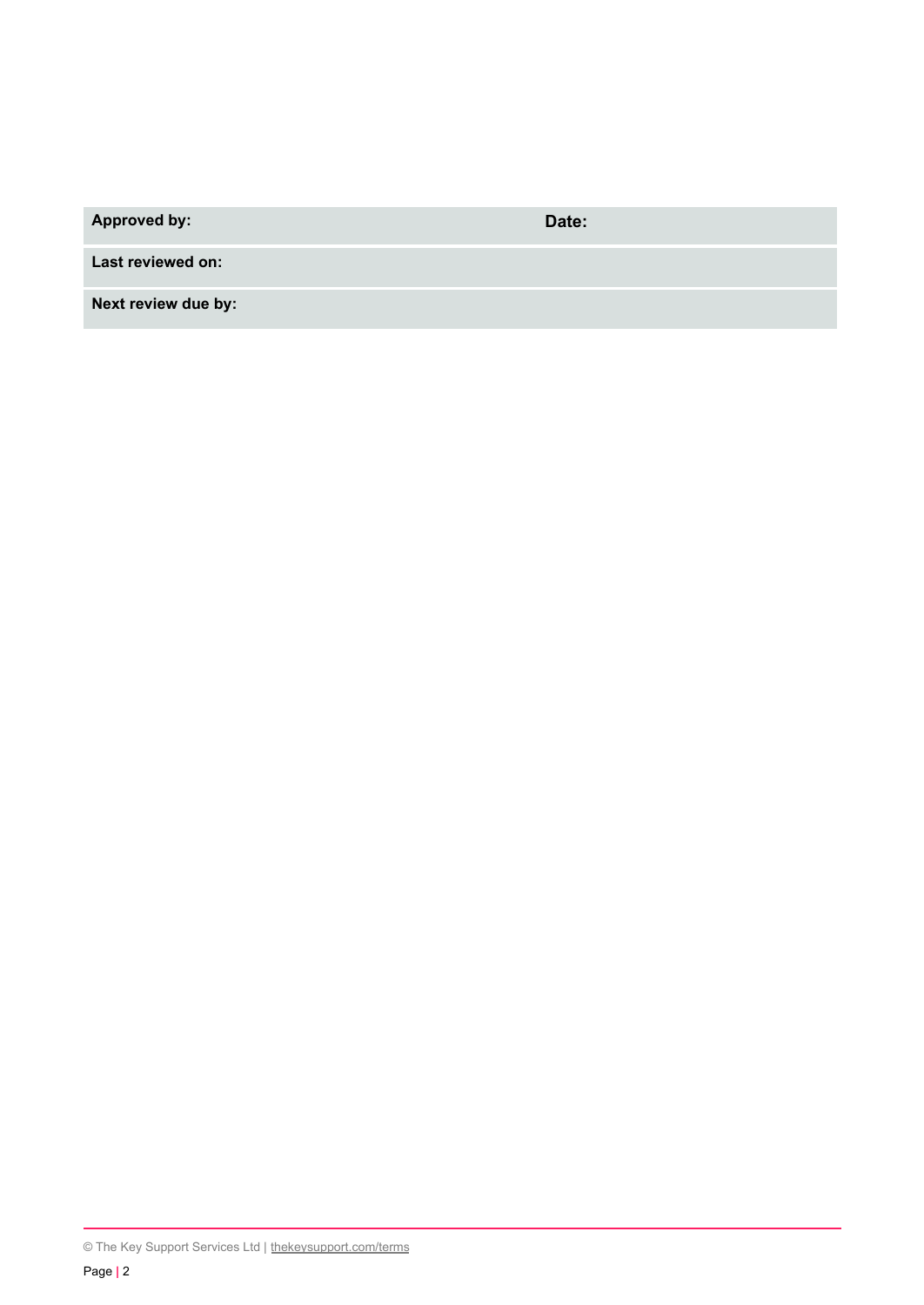## **Contents**

| 1. Aims                               | 3 |
|---------------------------------------|---|
| 2. Legislation and guidance           | 3 |
| 3. The responsibilities of the school | 3 |
| 4. Monitoring arrangements            | 4 |
| 5. Links to other policies            | 4 |
|                                       |   |

### <span id="page-2-0"></span>**1. Aims**

This policy aims to ensure that:

- Suitable education is arranged for pupils on roll who cannot attend school due to health needs
- <span id="page-2-1"></span>● Pupils, staff and parents understand what the school is responsible for when this education is being provided by the local authority

## **2. Legislation and guidance**

This policy reflects the requirements of the [Education](http://www.legislation.gov.uk/ukpga/1996/56/section/19) Act 1996.

It also based on guidance provided by our local authority. <https://www.kent.gov.uk/education-and-children/schools/school-attendance/children-with-long-term-illness>

<span id="page-2-2"></span>This policy complies with our funding agreement and articles of association.

## **3. The responsibilities of the school**

#### **3.1 If the school makes arrangements**

Initially, the school will attempt to make arrangements to deliver suitable education for children with health needs who cannot attend school.

- The Pastoral Team and SENDCO will make arrangements and monitor them.
- We can arrange for work to be sent home. Pupils will also have access to Google Classroom where teaching staff will upload the work that needs to be completed. If we feel that it is appropriate, we can also make applications to Kent Health Needs Education Service for support: <http://www.khnes.kent.sch.uk/>
- We will ensure that we meet regularly with parents and pupils to discuss and monitor the arrangements.
- We will discuss with both parents and pupils how we will reintegrate pupils back into school and adapt it for their individual needs. Typically, we will arrange an 8-week reintegration part-time timetable that will allow pupils to come back gradually and will give us an opportunity to monitor progress.

#### **3.2 If the local authority makes arrangements**

If the school can't make suitable arrangements, Kent County Council will become responsible for arranging suitable education for these children.

In cases where the local authority makes arrangements, the school will:

- Work constructively with the local authority, providers, relevant agencies and parents to ensure the best outcomes for the pupil
- Share information with the local authority and relevant health services as required
- Help make sure that the provision offered to the pupil is as effective as possible and that the child can be reintegrated back into school successfully

<sup>©</sup> The Key Support Services Ltd | [thekeysupport.com/terms](https://thekeysupport.com/terms-of-use)